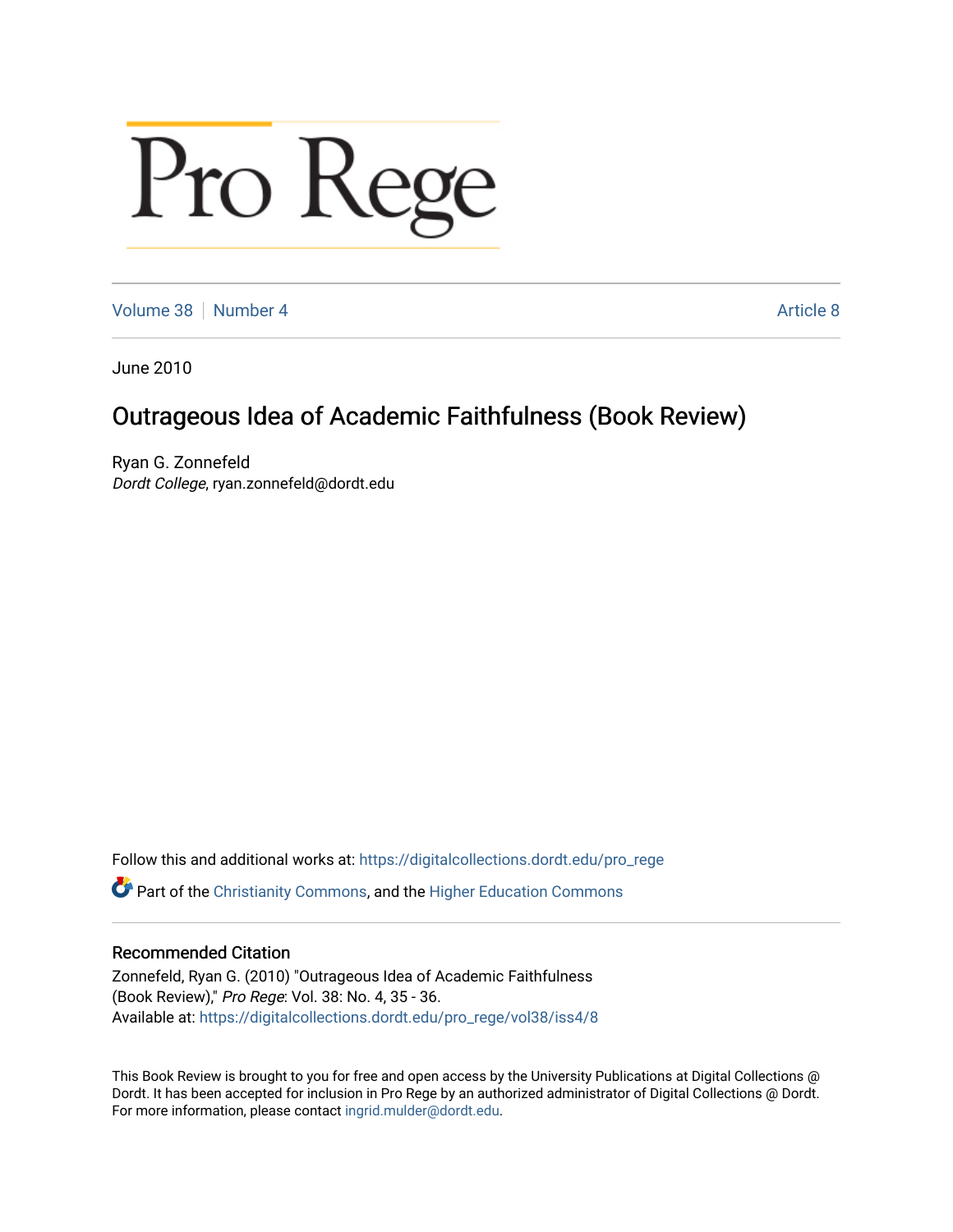reducing greenhouse emissions will destroy wealth building: "If one understands our current political and economic systems and energy regime as complicit in the production of vulnerability and marginalization [i.e. victims of environmental decline including global warming]—not to mention climate change itself--one cannot expect business as usual to do anything but perpetuate, if not deepen, the production of vulnerability"(53).

Part II—"A Christian College Takes Some Initial Steps"—begins with a chapel meditation by Sir John Houghton, a leading world climatologist from Oxford, who formed and headed the Intergovernmental Panel on Climate Change. This meditation was part of the Evangelical Student Summit held at Wheaton in January of 2007. Houghton's deep devotion and confessional grounding in the scriptures come immediately to the fore. The chapter ends with the text of a little-known but wonderfully expressed hymn based on Proverbs 6 by William Cowper in 1779.

Student Ben Lowe contributed two chapters about the greening of Wheaton College: "An Unlikely Tree Hugger" and "A Bigger Vision." Reading his narrative gives one a very good glimpse of Wheaton's story with all its intellectual, social, confessional, and institutional challenges. As Lowe describes his personal journey of becoming committed to Creation care, he shows unusual depth of Christian conviction, creative thinking, and enthusiastic leadership for building a campus community that would support these kinds of changes at Wheaton. For example, he helped found the first student chapter at Wheaton of *A Rocha*, an international Christian conservation agency, and served on Wheaton's first Environmental Stewardship Advisory Committee (ESAC). Lowe was no doubt one of the key people behind the whole movement at Wheaton. He has since graduated and works for *A Rocha USA* and recently authored the book *Green Revolution, Coming Together to* 

*Care for Creation* (Intervarsity Press, 2009).

One of the best chapters, in my estimation, is written by Vincent. E. Morris, who serves as Wheaton's Director of Risk Management. Morris is no typical MBA; he also holds degrees and experience in theology and youth ministry. A short passage that captures his passion and understanding and that no doubt served to convict President Litfin reads, "[C]reation care is not like other kinds of theological positions. We do not choose between it and other priorities. We each demonstrate a level of creation care--or lack of it--every day. We all must eat and use energy [. . .] and generate trash. We 'take a position' on creation care simply by living. We cannot remain neutral on the subject, as we might on the proper mode of baptism. Everything we do every day personally and institutionally at the college demonstrates our care for creation or lack of it" (107). Litfin appointed Morris to organize and chair their new Environmental Stewardship Advisory Committee. The chapter ends with three draft appendices: a "Theological Basis Statement," a "Stewardship Cost-based Decision Matrix," and a "Consumption-based Decision Matrix." This chapter could well serve as a guideline for any college seeking to position itself to walk more stewardly on the planet and to be more prophetic to its students.

The closing chapter by J.K. Greenberg, a Wheaton geologist, is a soul-gripping chapter that not only summarizes Wheaton's "greening" experience but also calls gently and compassionately for Christians everywhere to reaffirm humankind's first calling, to care for and keep the garden and to be partners in life to mitigate the "groaning" creation. I agree.

## **Endnote**

Lynn White Jr., "The Historical Roots of our Ecologic Crisis," Science 155 (1967): 1203-6.

Opitz, Donald, and Derek Melleby. *The Outrageous Idea of Academic Faithfulness*. Grand Rapids, MI: Brazos Press, 2007. 144 pages. ISBN-978-1-58743-210-1. Reviewed by Ryan G. Zonnefeld, Assistant Professor of Education at Dordt College.

*The Outrageous Idea of Academic Faithfulness* is written to Christian students nearing completion of high school or just beginning collegiate studies. It provides students with an inspiring, solid, and approachable call to integrate faith and learning. Readers who are unfamiliar with this integration, whether attending public or Christian colleges or universities, will appreciate the guidance provided in developing a worldview that encompasses learning as part of service in the Kingdom of Jesus Christ. The recommendations for further reading found at the end of each chapter are helpful for those seeking to delve further into the topics presented.

For first-year students at a Christian college, particularly those who have attended Christian elementary and secondary schools, the rudimentary scope of this book provides little new knowledge or understanding. Indeed, the "outrageous idea" that God cares about our learning is one which these students have been bathed in for many years. Students with this background, such as the majority of those attending Dordt College, would benefit more from reading texts such as *Deepening the Colors: Life Inside the Story of God* by Syd Hielema or *Engaging God's World: A Christian Vision of Faith, Learning, and Living* by Cornelius Plantinga.

Based on the contexts above, *The Outrageous Idea of Academic Faithfulness* has a place for students for whom a worldview that encompasses life and learning is new. Opitz and Melleby have experience working with students